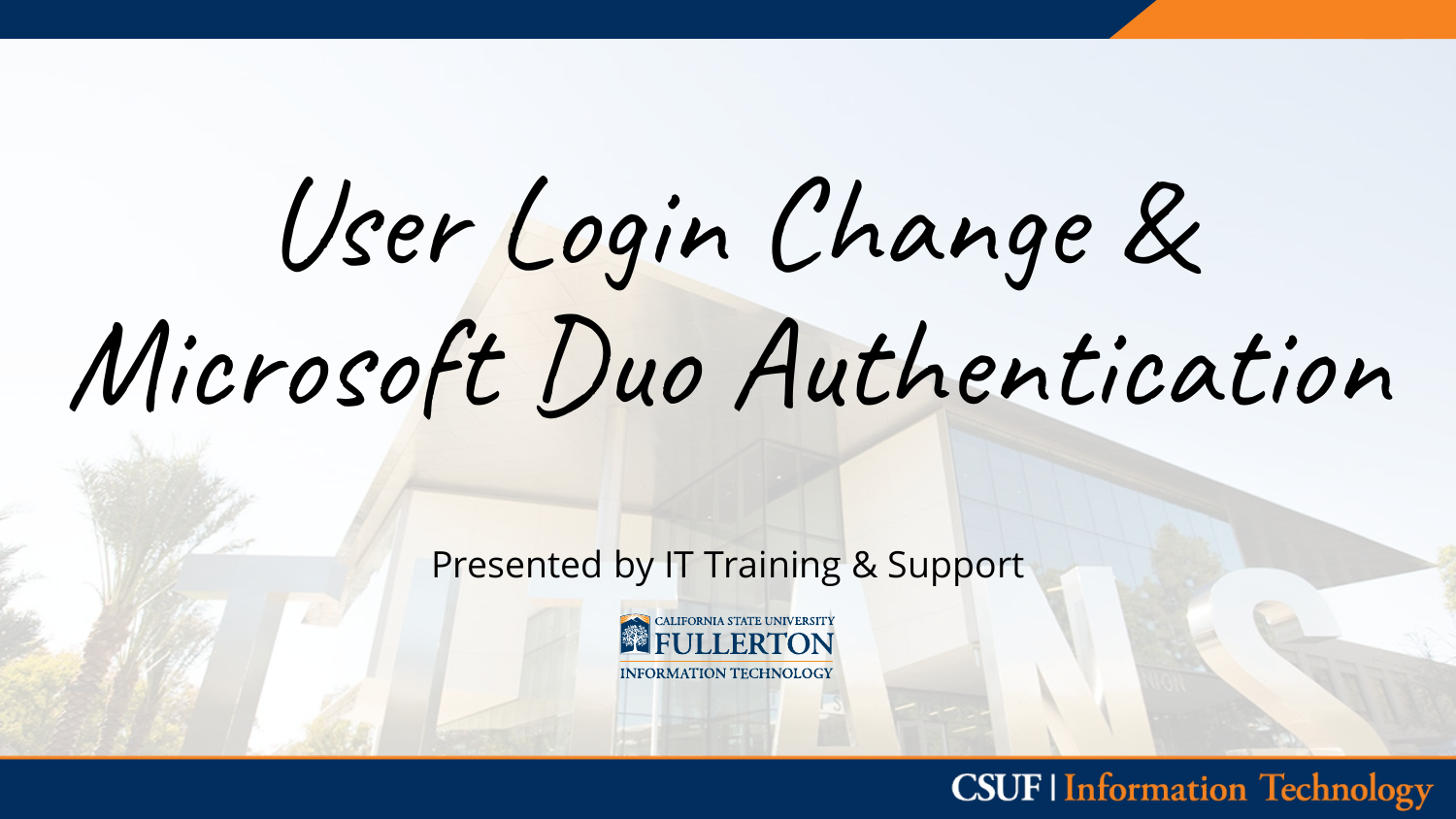Agenda

- Overview
- When is this happening?
- Affected Apps
- Updating Outlook Desktop App
- Updating Outlook Mobile App
- Updating Office Desktop & Mobile Apps

- Updating Skype for Business App
- Updating Other Web Apps
- Updating Adobe Creative Cloud App
- Additional Resources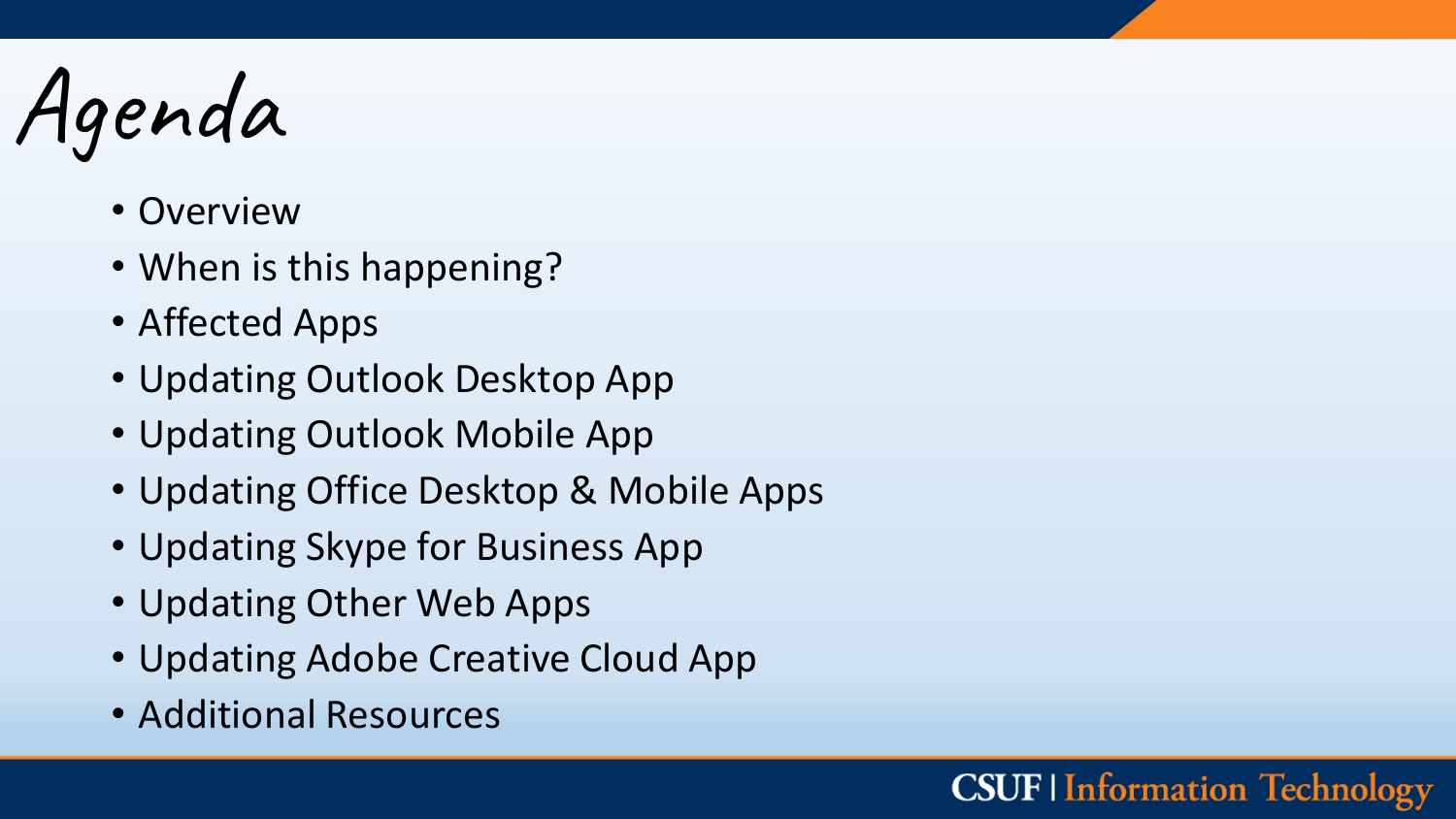Overview

#### *User Login Change*

- CSUF app login used on applications such as Office 365, Outlook email and Adobe Creative Cloud are currently configured using *username@ad.fullerton.edu*
- Faculty/Staff configuration will be changed to *username@fullerton.edu* to allow IT to roll out cloud-based applications in the future.

#### *Microsoft Duo Authentication*

- Duo two-factor authentication (2FA) is also being applied to Office 365, Outlook email, and Adobe Creative Cloud.
- Greatly improves security of Outlook email accounts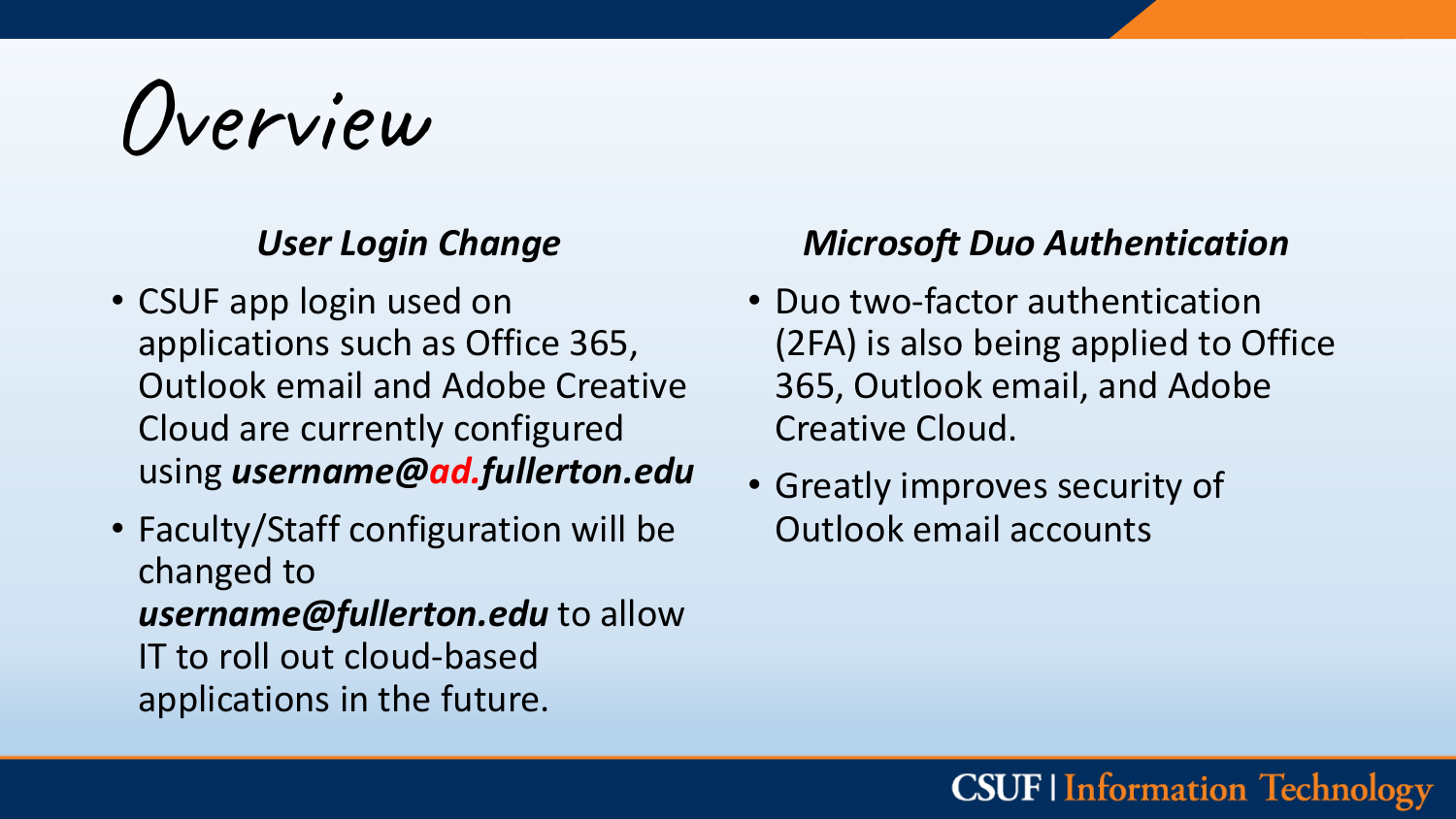When is this happening?

- Look for an email from IT Communications with the date that the change will be applied to your account.
- Some applications will prompt you to update your login within a few hours of the change. For all other applications, update them even if you have not received a prompt within 24 hours of the change.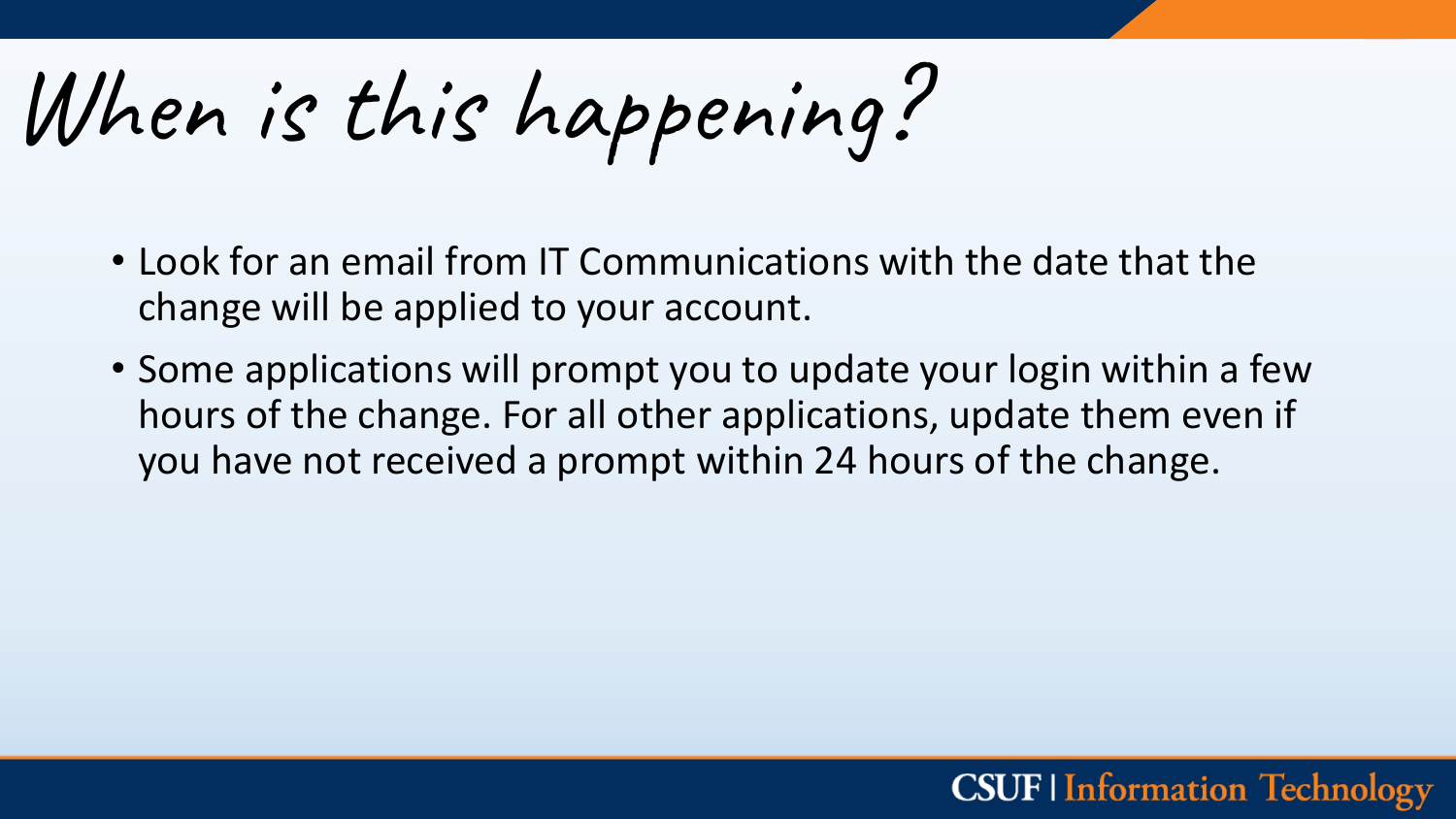Affected Apps

- Outlook (PC, Mac, iOS, Android)
- Microsoft Office desktop, mobile, and online apps (e.g., Word, Excel, PowerPoint, OneNote, MS Teams)
- Other Web Apps (e.g., Adobe.com, Adobe Sign, and Smartsheet)
- Adobe Creative Cloud
- Splashtop
- Skype for Business

#### **Apps we no longer support**

*Please use Outlook Mobile App downloaded on the Apple App Store and Google Play Store*

- iOS mail
- Android mail
- Thunderbird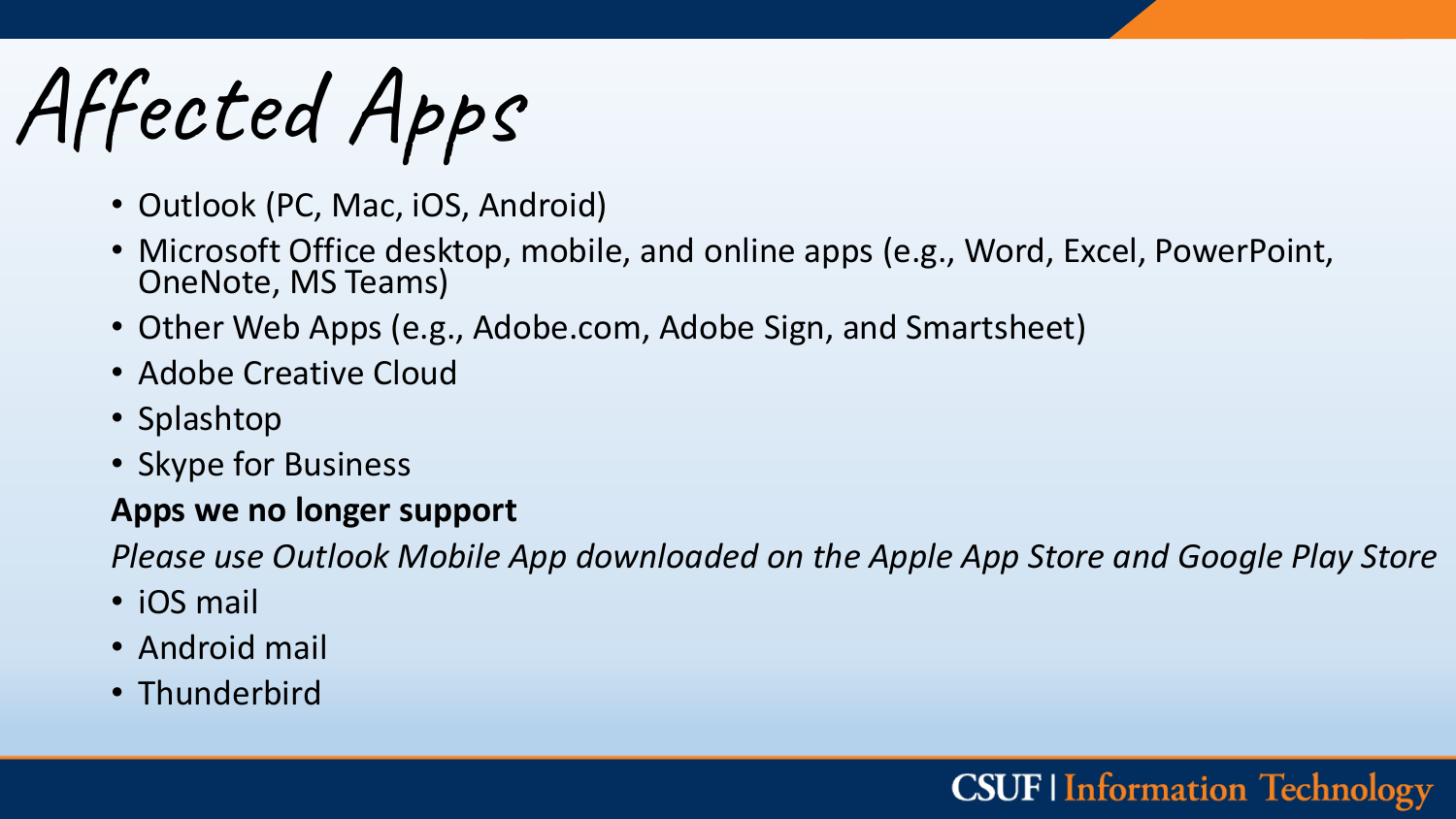Updating Outlook Desktop App

- Remove *AD* from your email address (e.g., [username]@Fullerton.edu)
- Enter your campus password and then click Sign In. Authenticate with Duo 2FA.



| <b>CSUF Faculty/Staff</b><br>Authentication                      | <b>CSUF Faculty/Staff</b><br>Authentication                                                                                                                                                   |
|------------------------------------------------------------------|-----------------------------------------------------------------------------------------------------------------------------------------------------------------------------------------------|
| Sign in with your username and password<br>larthur@FULLERTON.EDU | For security reasons, we require additional information<br>to verify your account (larthur@fullerton.edu)<br><b>SEP</b><br>$\equiv$ Settings<br>Device:<br>iOS (XXX-XXX-8115)<br>$\checkmark$ |
|                                                                  | Send Me a Push                                                                                                                                                                                |
| Sign in                                                          | Call Me                                                                                                                                                                                       |
|                                                                  | <b>Enter a Passcode</b>                                                                                                                                                                       |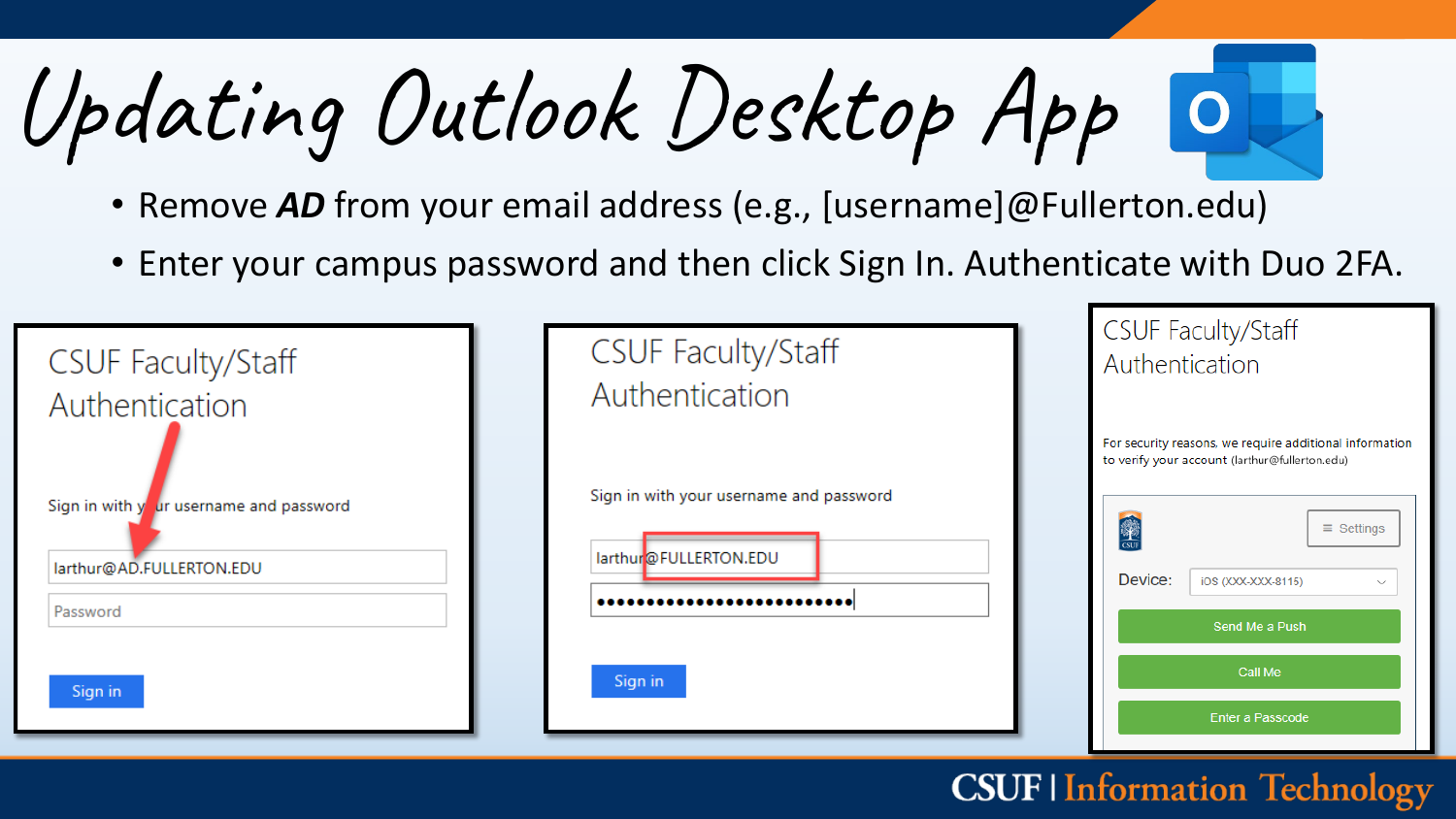Updating Outlook Desktop App (cont'd)

- Didn't see the prompt? Getting an error?
- You may need to remove your account from Outlook and re-add it.

### View Updating the Outlook Desktop App [with Duo Authentication step-by-step](https://csuf.screenstepslive.com/s/12867/m/100706/l/1344344-updating-the-outlook-desktop-app-with-duo-authentication)  guide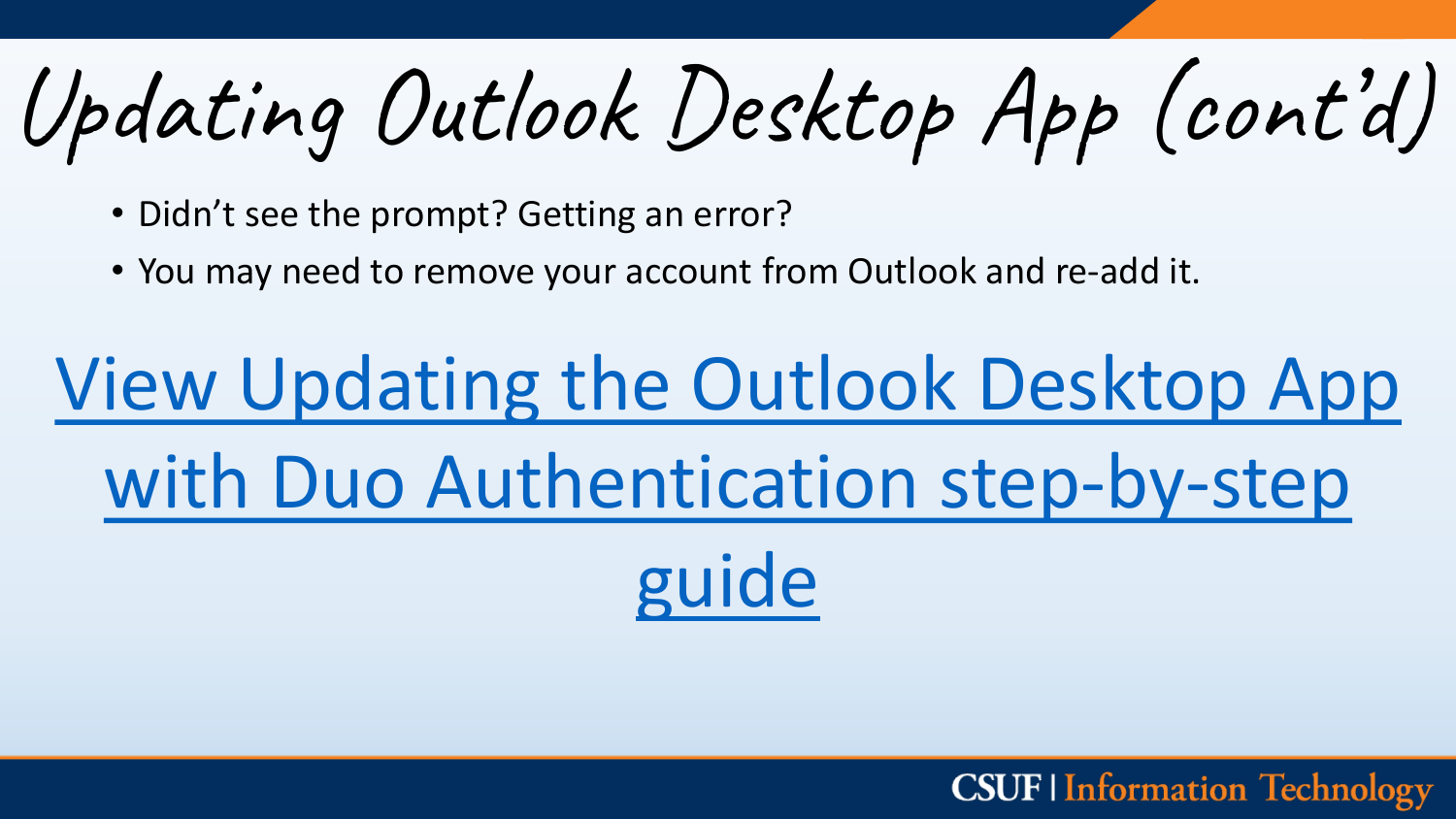Updating Outlook Mobile App

- Delete your campus account from the Outlook mobile app and re-add it.
- If you are using the Mail or Gmail app, you will need to switch to the Outlook app.

# View Updating the Outlook Mobile App [with Duo Authentication step-by-step](https://csuf.screenstepslive.com/s/12867/m/100706/l/1344345-updating-the-outlook-mobile-app-with-duo-authentication)  guide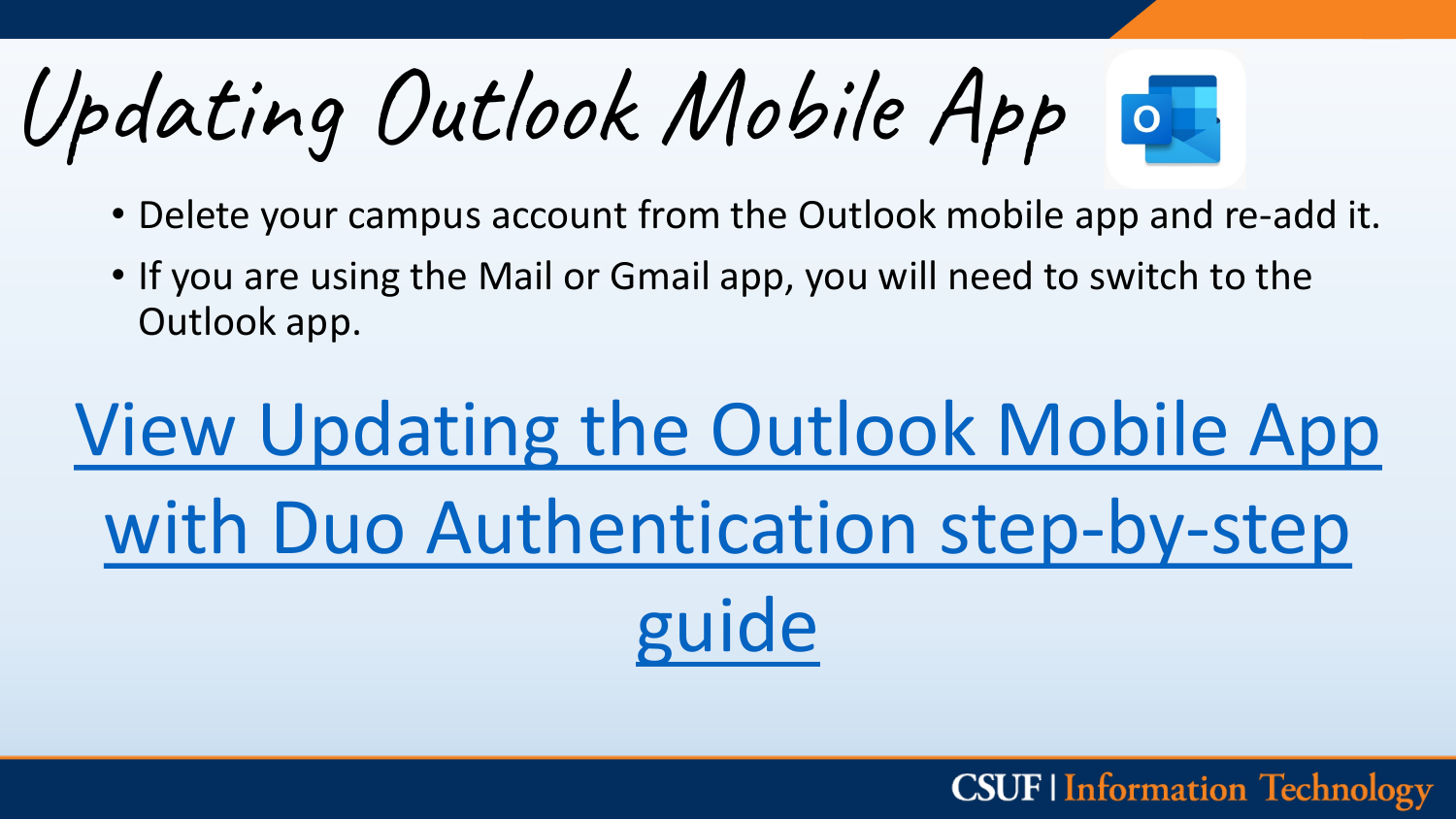Updating Office Desktop & Mobile Apps

- Sign out of the app and sign back in.
- **Ending the connected so only need to update one.**<br>• Word, Excel, PowerPoint are connected so only need to update one.
- Microsoft Teams and OneNote must be updated separately, but steps are the same.
- Mobile versions of the apps also need to be updated.

[View Updating Office Apps with Duo](https://csuf.screenstepslive.com/s/12867/m/100706/l/1344346-updating-office-apps-with-duo-authentication)  Authentication step-by-step guide

Office 365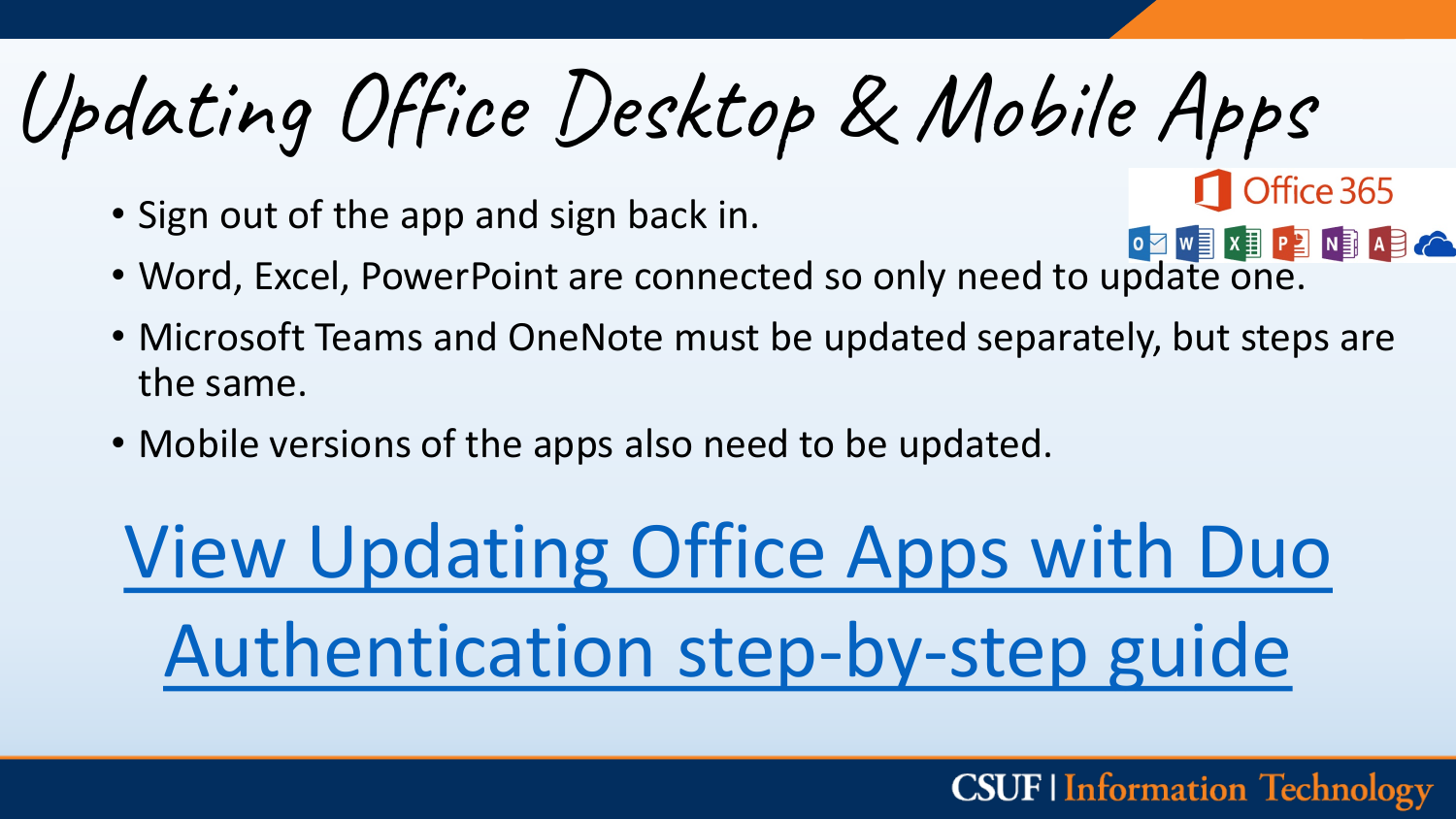Updating Skype for Business App

- Sign out of the app, delete sign-in info, and then sign back into the app.
- Need to update both desktop and mobile apps.

# [View Updating Your Skype for Business](https://csuf.screenstepslive.com/s/12867/m/100706/l/1344668-updating-skype-for-business-app-with-duo-authentication)  App step-by-step guide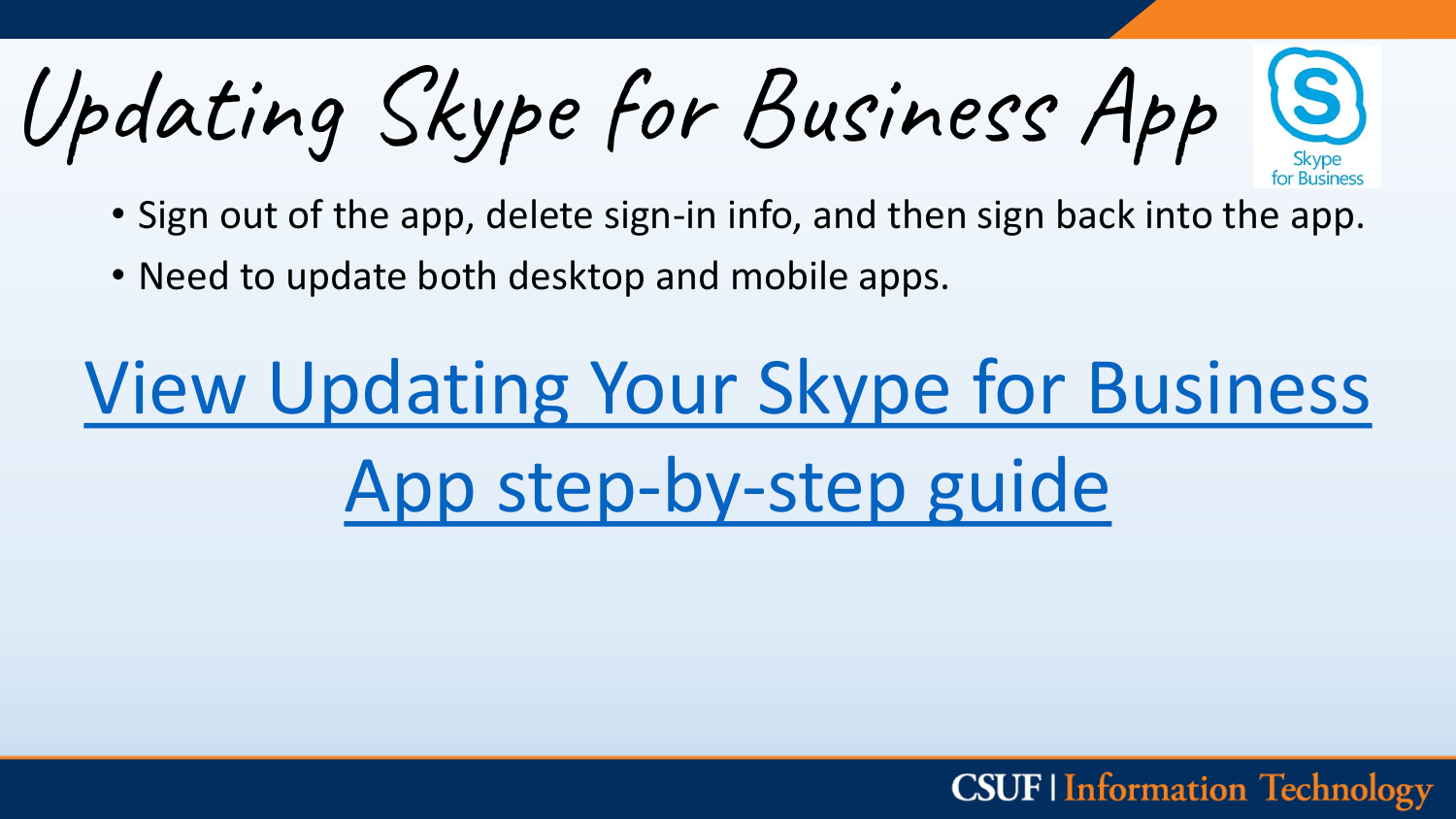Updating Other Web Apps

- Office apps online (e.g., Word Online), Adobe.com, Adobe Sign, and Smartsheet all use Microsoft authentication
- Enter your campus email address and password and then click Sign In. Authenticate with Duo 2FA.

# View Updating Web Apps with Duo [Authentication step-by-step guide](https://csuf.screenstepslive.com/s/12867/m/100706/l/1344348-updating-web-apps-with-duo-authentication)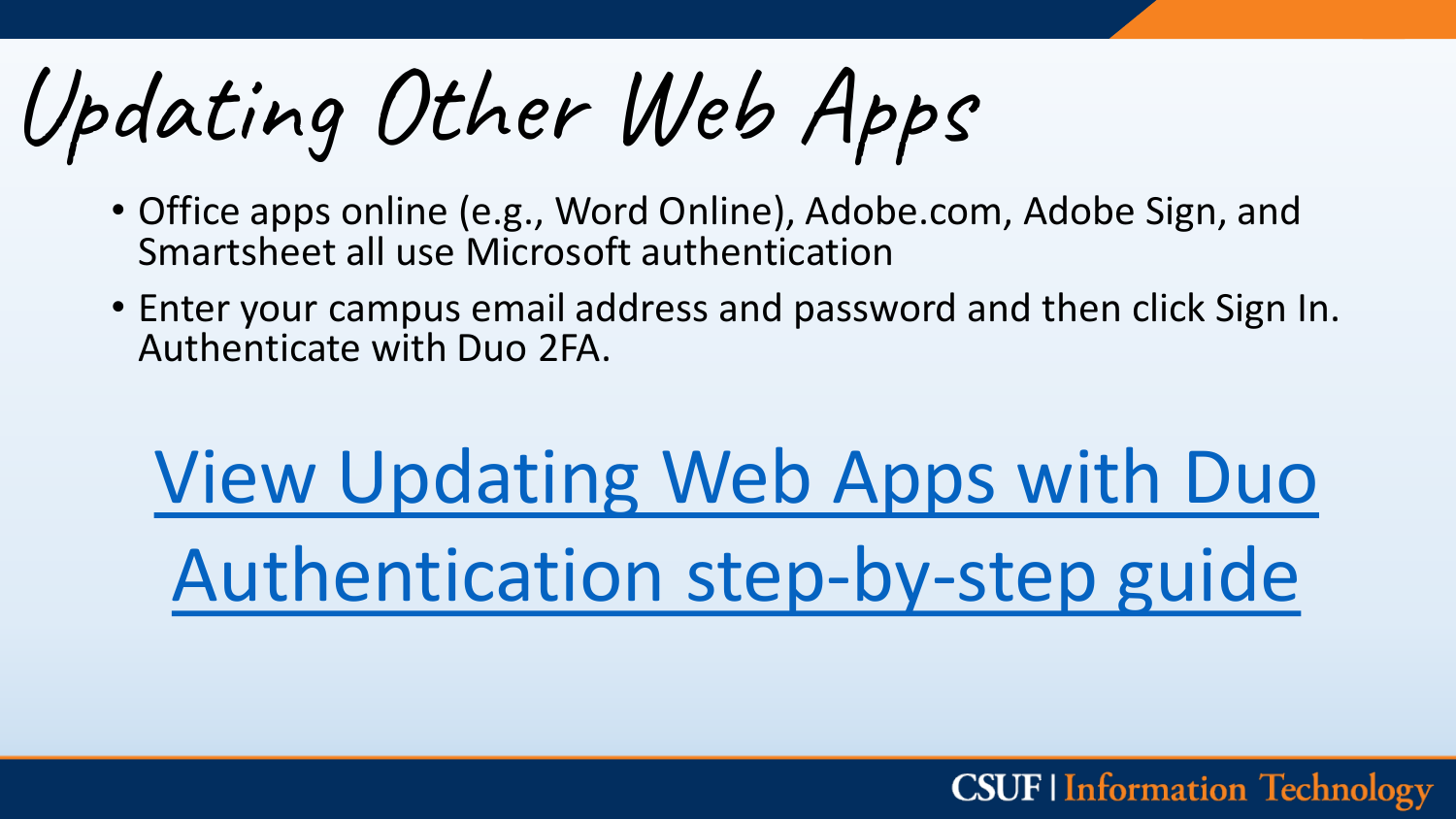Updating Adobe Creative Cloud App

- Sign out of the Creative Cloud app and then sign back in.
- Should not impact other Adobe apps that are not part of Creative Cloud.
- May have to update Adobe mobile apps with same steps.

# [View Updating Adobe Creative Cloud App](https://csuf.screenstepslive.com/s/12867/m/100706/l/1344347-updating-adobe-creative-cloud-app-with-duo-authentication) with Duo Authentication step-by-step guide